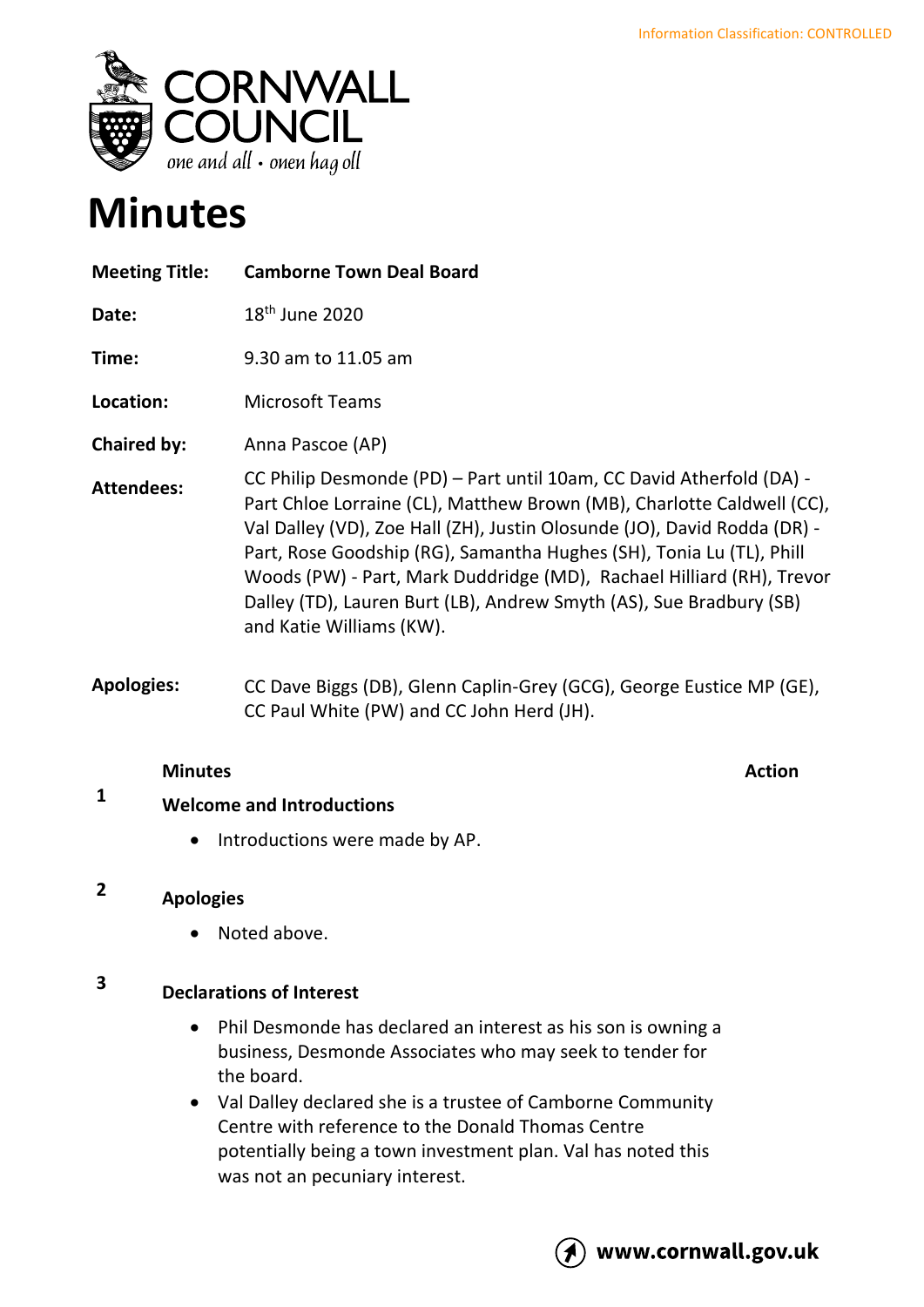## **<sup>4</sup> Minutes of the last meeting and matters arising**

• The minutes of the last meeting were agreed as an accurate record of the meeting. Proposed by DA and seconded by SH.

#### **5 Sub Group Terms of Reference and Progress Template**

• Templates agreed and progress reports will be included as part of the agenda pack in future meetings.

**CL**

#### **6 Update on Progress in the Last Month**

#### **Camborne Bus Station**

- A meeting with the managing director of First took place after the last board meeting. The meeting went well and they have confirmed that they are willing to work with us and are prepared to move away from Camborne to another location.
- CL noted that the Council own a depot at Long Rock which First already use that they would be willing to move to if a longer lease could be negotiated.
- DR stated that there is a key initial question over how much they will sell the site for.
- Agreed by Glenn Caplin- Grey (CC Service Director) that the Council is willing to take the lead on the project via the Economic Growth Service (EGS).
- Draft Heads of Terms for any agreement with First are being worked up by the EGS.
- First have said that they would like a terminus to remain, and discussions agreed that there were other locations where bus stations had been redeveloped in a much smaller area still providing the facilities needed
- TD asked whether there are any underground maps of what is currently sitting underneath the site, such as mine workings and it was confirmed that investigations will be carried on the site as part of the process.

#### **Site/Project Register**

- CL has issued letters to developers as requested and updated the board accordingly.
- AP noted that all sub-groups will need to come up with a large, medium and small projects for the list and CC noted the importance of streamlining.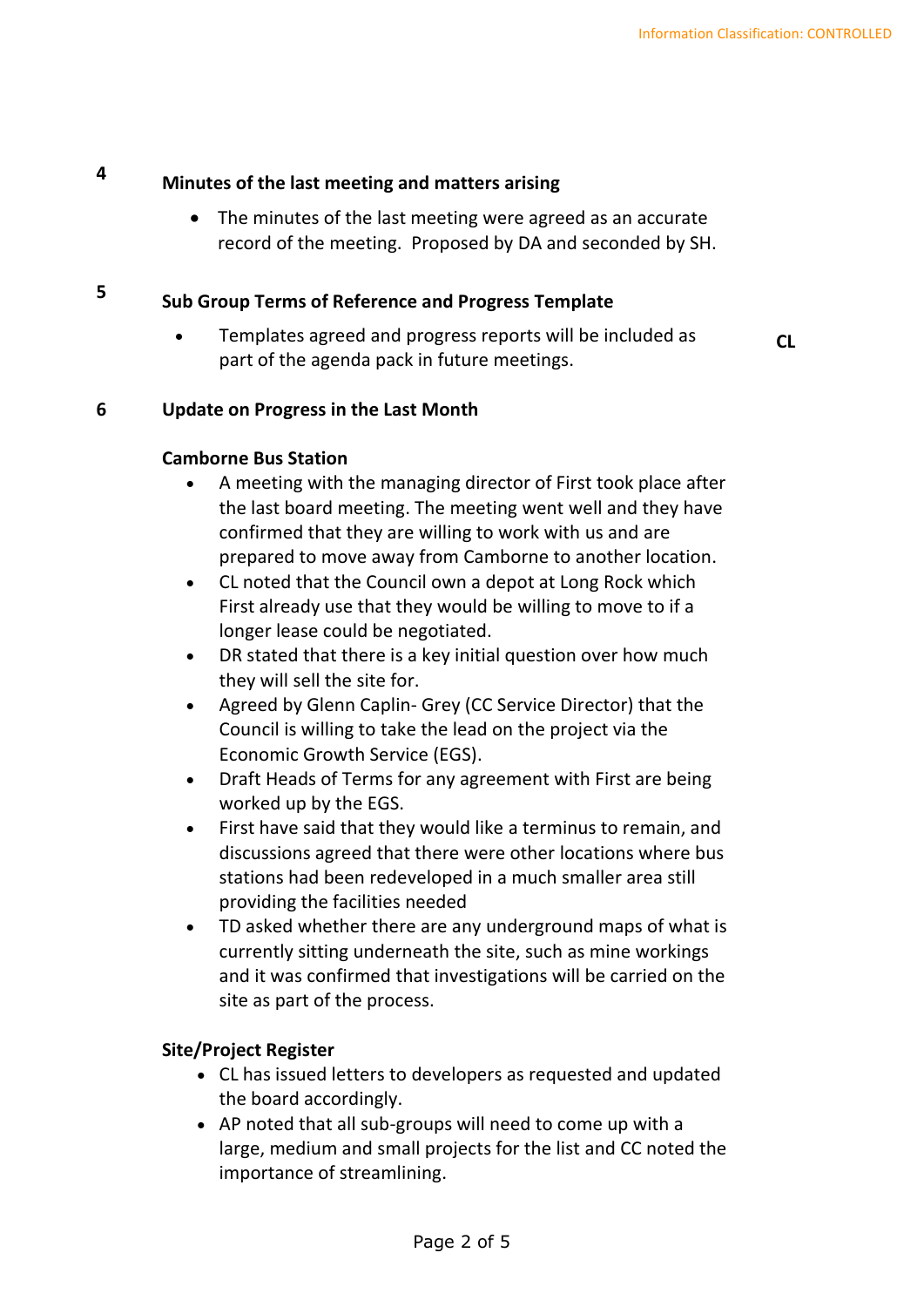#### **New Government Guidance**

- CL noted that the new guidance has now been issued and the Board welcomed this
- AP stated that the guidance says we should pick a variety of projects that complement each other and not hedge risk solely on high value projects.
- PW introduced himself as Place and Regeneration Manager. He will be working with the Government Office to work out what success looks like for these plans and when available will provide further details on the support that is available via the Towns Hub.

**PW**

**SB**

#### **7 Update from Vision Sub Group**

- AP noted that this group is the parent sub-group
- Charlotte has agreed to Chair this subgroup.
- Useful contributions have come forward from MB and his team with support offered to help draw up infographics for establishing baseline.
- Camborne BID have come forward in regard to providing data and collaborating on baseline exercise.
- TL and TD have made suggestions about Camborne's history and heritage.
- Actions for the groups-Informal discussions will take place for next steps of the project and a scoring matrix will be created.

#### **Update from Comms and Engagement Sub Group**

#### **Communications Strategy**

- Sue Bradbury has agreed to be the Chair of this sub group.
- SB will be updating the C&E strategy with CL to agree at the next meeting.
- JO has said he can help with engaging the younger demographics with Cornwall College and Camborne School.

#### **Website Work**

- Agreed to use the 3-quote approach
- The Board would like the website in place for the end of July.
- Survey Monkey for questions will be agreed at the next meeting and anyone can suggest questions to be included in the initial survey. **ALL**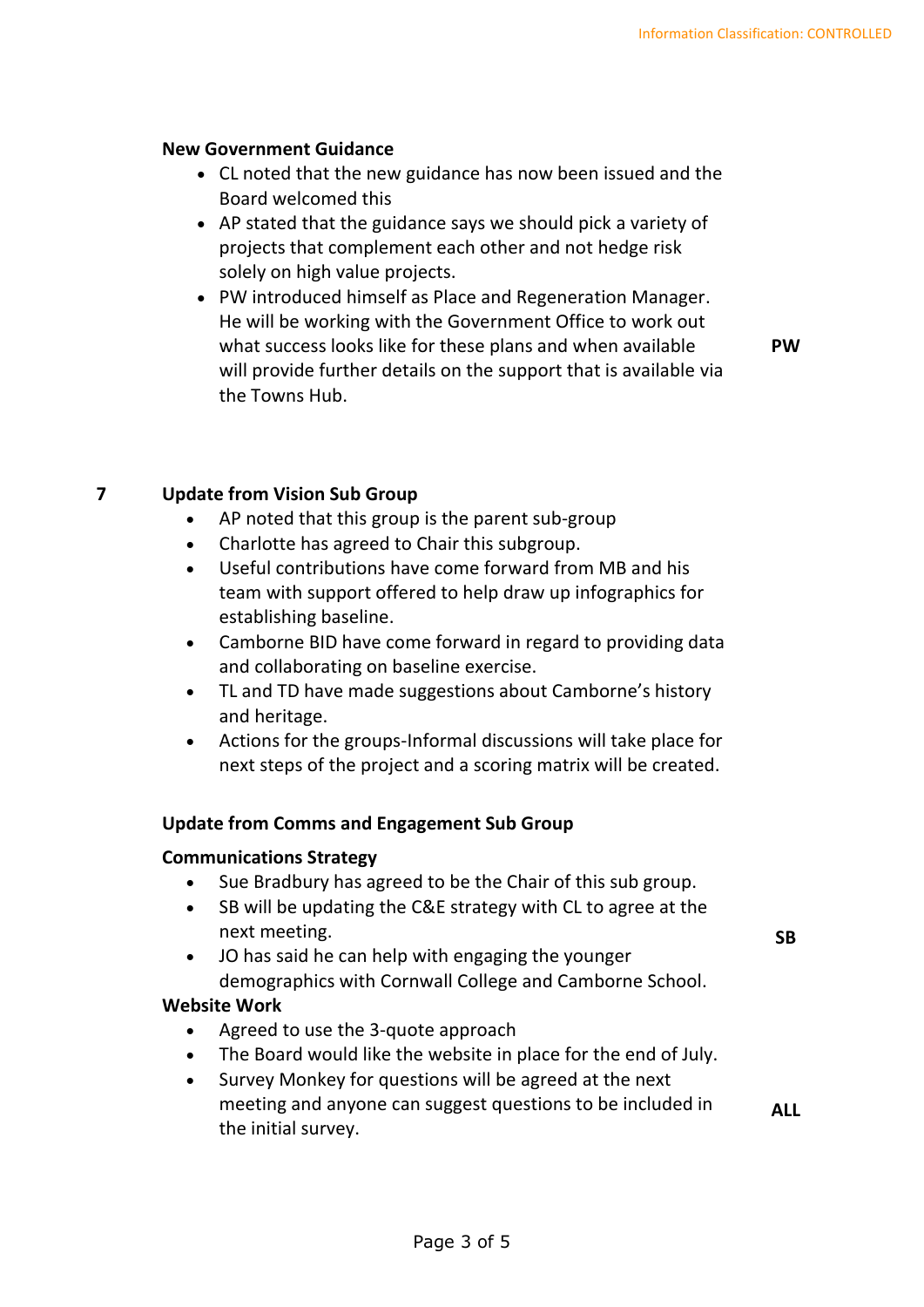### **Update from Prosperity Sub Group**

- Justin Olosunde has agreed to chair this sub-group.
- AP covered the first meeting and provided an update.
- It's been agreed that jobs and business development will be the main focus of the group.
- Health and wellbeing, environmental factors will be considered and embedded for the projects.
- CL has been involved has been looking at the walking and cycling network that could be possible as part of the bid and has been asked to share some information to the sub group for that.

**CL**

**CL**

• CC suggested that it will be important to balance the projects between Camborne and Pool suggested that perhaps a weighting could be applied so those in Camborne Town Centre are given more focus.

## **<sup>10</sup> Update from Creativity Sub Group**

- Tonia Lu has agreed to be the chair of this sub-group and gave an update.
- VD who is a trustee of the Donald Thomas Centre has been in touch with the Solicitors and hopes to soon be able to see a copy of the deeds, so they can determine if the building can be sold.
- CL noted that Trevor has suggested writing to the Science Museum. TD would like there to be something extraordinary for the Town that is hands on and interactive and a hotbed of innovation.
- TL suggested that we should contact the Cornwall Museums Partnership first. **TL/CL**
- AP said that it's fine for individual members to have informal discussion with others about potential projects, but it was agreed that any formal approach should come from CL as the Lead for the Board.

### **11 Any Other Business**

- **Bus Depot site** MB noted that we need to do masterplanning work for the site to help formulate ideas and options. Given that there is momentum building now he suggested we should progress this work.
- AP suggested that there should be a delegated authority for the Bus Station project to be led by the Vision sub group which was agreed.